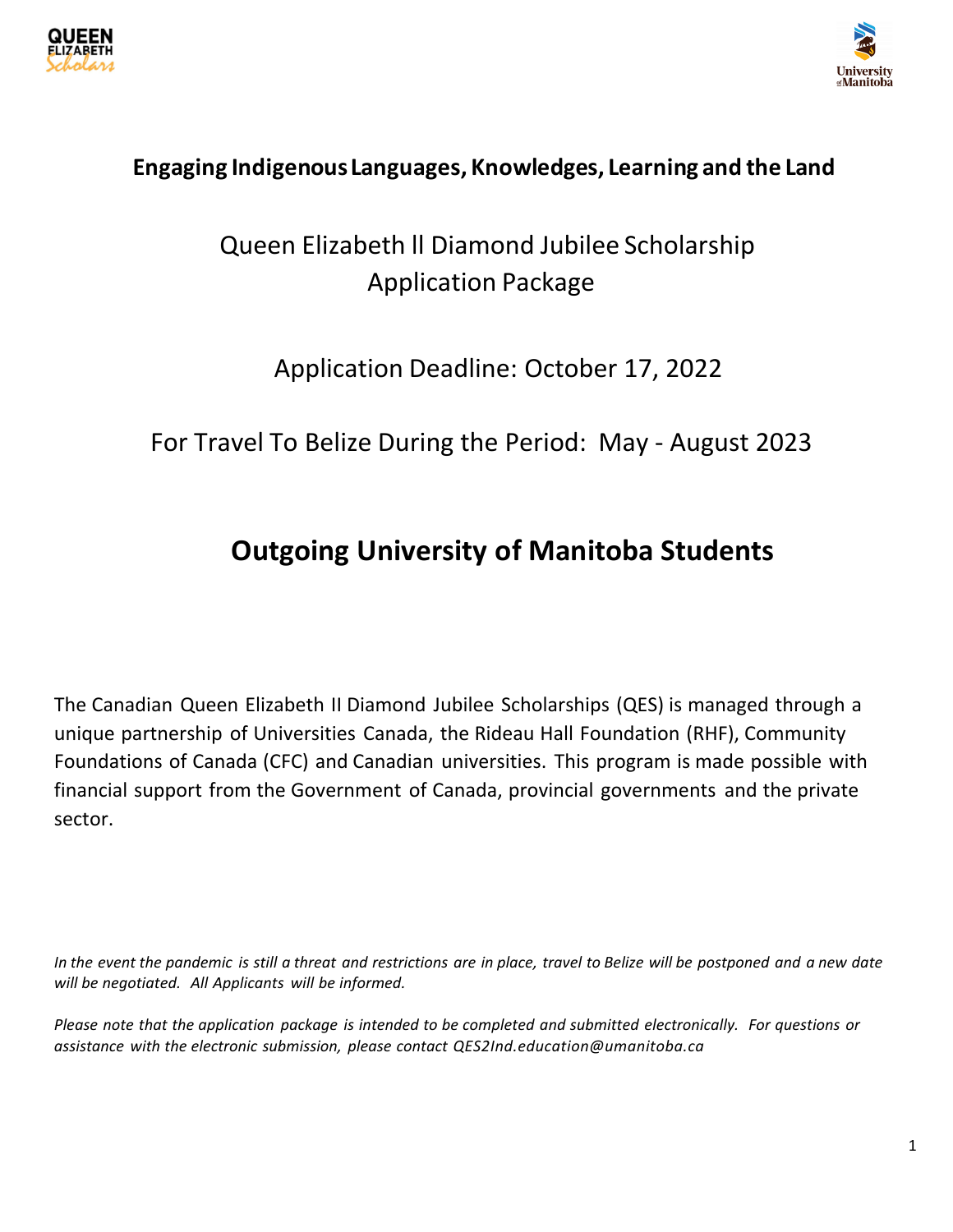



## **Self-Screening Check List**

*Please confirm that you meet the following criteria to be eligible to apply for a Queen Elizabeth ll Diamond Jubilee .* The selection committee may request additional information pertaining specifically to your academic performance and enrollment status for the purpose of determining eligibility for the scholarship.

| I am a Canadian citizen or permanent resident.                                                                                                                                                                                                                                         |
|----------------------------------------------------------------------------------------------------------------------------------------------------------------------------------------------------------------------------------------------------------------------------------------|
| I am under 35 years of age at time of application.                                                                                                                                                                                                                                     |
| am a full time UM student registered in a degree program at the undergraduate or graduate level at time of application.                                                                                                                                                                |
| Choose one of the following:                                                                                                                                                                                                                                                           |
| I am a Bachelor of Education student who has completed Practicum 1, and am in clear standing with a GPA of 2.50 and no<br>course grade below a C or Pass at time of application. Applicants must continue to be in clear standing at time of travel.                                   |
| I am a PBDE student and I am in clear standing with a GPA of 2.50 and no course grade below C at time of application.<br>Applicants must continue to be in clear standing at time of travel.                                                                                           |
| I am a Pre-Master, M.Ed. or Ph.D. student at the University of Manitoba and I am in clear standing with a GPA of 3.0<br>and no course grade below B at time of application. Applicants must continue to be in clear standing at time of travel.                                        |
| I am an undergraduate student pursuing a degree program and have successfully completed a minimum of 51 credit<br>hours at time of application in clear standing with a GPA of 2.50 and no course grade below C. Applicants must continue to be<br>in clear standing at time of travel |
| I have consulted with my Faculty and have confirmed that the proposed internship and all courses associated with it will receive<br>university credit.                                                                                                                                 |
| I identify as Indigenous (First Nations, Metis, Inuit or International).                                                                                                                                                                                                               |
| included that if I am affaired a Calculation I mine include an affaire Calculate Beaud Chael, Italiae Milleaugh                                                                                                                                                                        |

I understand that if I am offered a Scholarship, I must undergo an official Criminal Record Check (including Vulnerable Sector screening) and Child Abuse Registry check and be cleared no later than March 31, 2023.



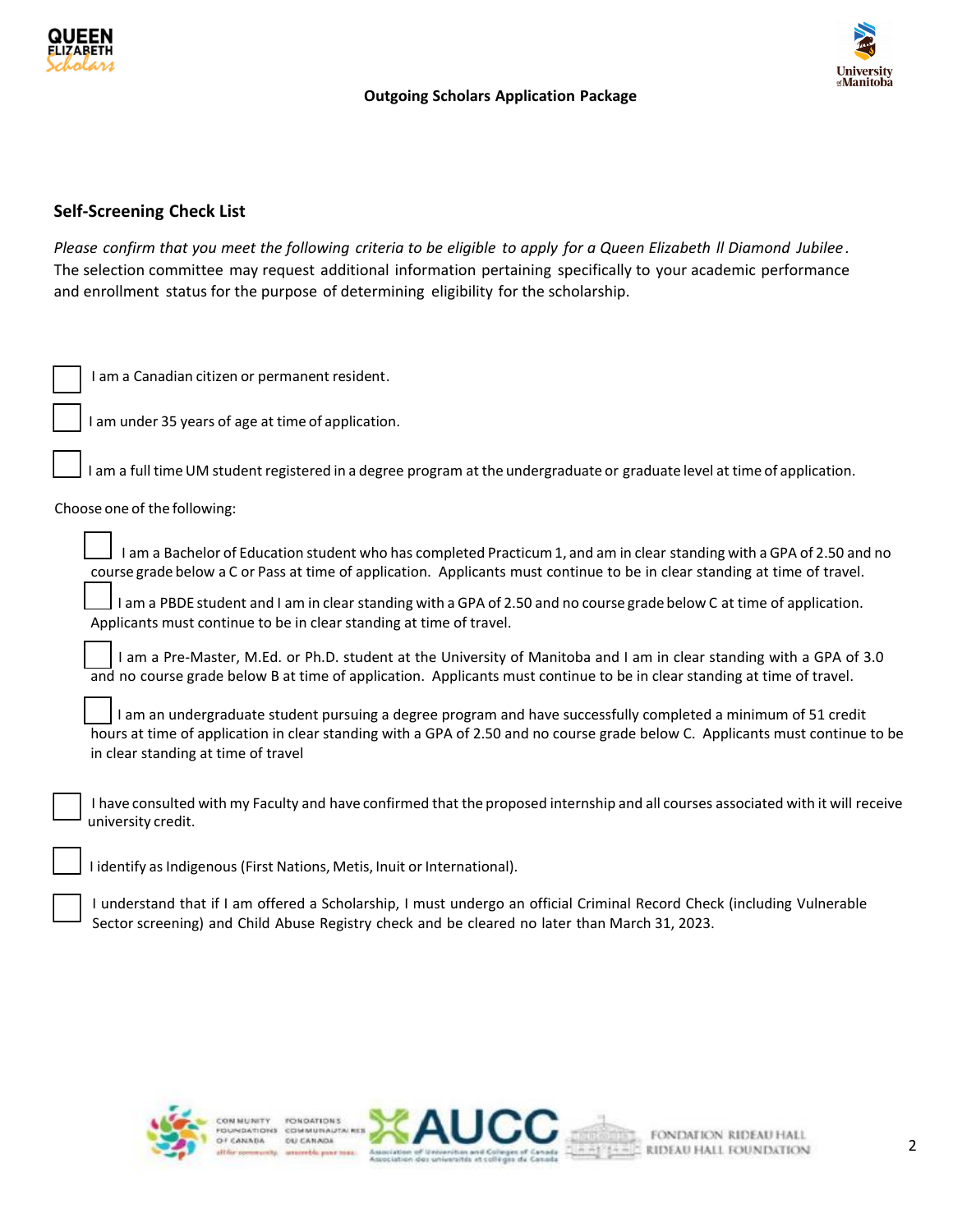



I commit to participating in pre-departure, arrival & re-entry orientations and activities and courses associated with the QES Program.



I commit to full participation as required by my internship host.

I understand that internship and living conditions, health care, culture, and other aspects of life in Belize may be significantly different than in Canada.

I understand I must be willing and able to live and complete an internship in a rural placement.

I understand that I may be required to provide proof of a negative COVID-19 test result, proof of vaccination and the requirement to self-isolate by the Government of Belize and that all travel will be subject to current health regulations as required by the University of Manitoba, the Government of Canada and the Government of Belize. I further understand that I will be responsible for ensuring I remain up-to date on these requirements. For more information, see: [https://www.covid19.](https://www.covid19.bz/)bz/

<https://www.canada.ca/en/public-health/services/diseases/coronavirus-disease-covid-19.html> <https://umanitoba.ca/coronavirus>

# **Applicant Check List**

Please ensure you have completed the following tasks before you submit your application.

Attach Proof of Age and Proof of Citizenship This must be a legal document showing your age and citizenship, such as a scanned copy of the photo page of your passport.

Attach a complete copy of your academic history and current registrations printed from AURORA.

Attach Curriculum Vitae/Resume

This should include all relevant and up to date information (name contact information research/professional interest, education, awards, employment, publications, presentations/conferences, professional affiliations and paid and unpaid experience).



Complete Statement of Interest (below)

Applicants will be required to demonstrate relevant and appropriate background as evidenced in their statement of interest to engage in an international internship in Belize.

Attach a letter of support from a U of MB faculty member or graduate advisor.

In keeping with the terms of the Queen Elizabeth Scholarship Award, preference will be given to Indigenous applicants. Preference will also be given to students who, at point of application, are enrolled in degree or diploma program in the Faculty of Education at the University of Manitoba.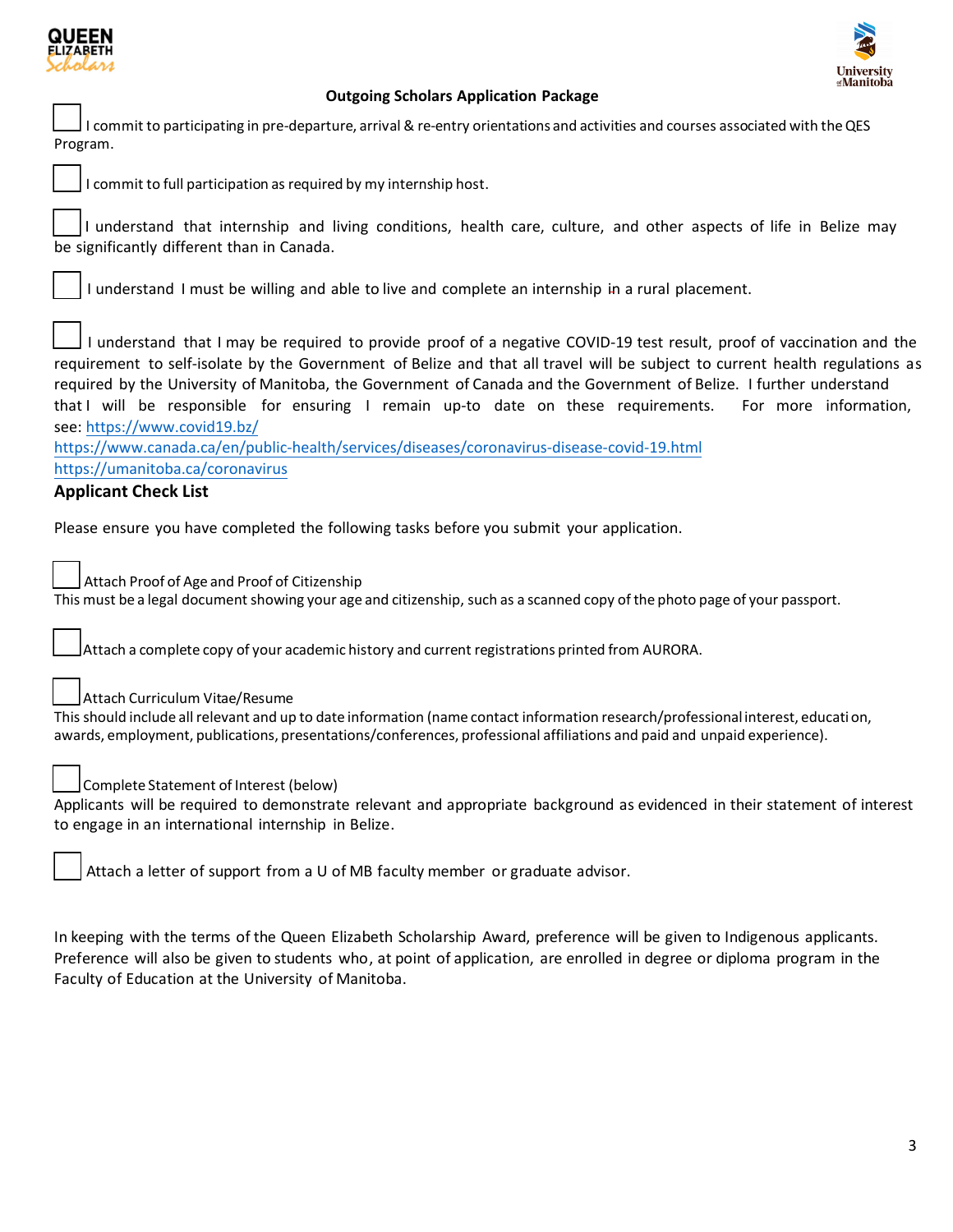



#### **Applicant Information – Please Print**

| Surname:                                                                | Given Name(s): |
|-------------------------------------------------------------------------|----------------|
|                                                                         |                |
| Mailing Address:                                                        |                |
|                                                                         |                |
| <b>UM Email:</b>                                                        |                |
|                                                                         |                |
| Telephone number:                                                       |                |
|                                                                         |                |
| Date of Birth DD-MMM-YYYY:                                              |                |
| UM Student #:                                                           |                |
| I am enrolled in the Faculty of:                                        |                |
| I am seeking a Degree in:                                               |                |
| I am an undergraduate student                                           |                |
| I am a graduate student                                                 |                |
| I identify as Indigenous (First Nations, Metis, Inuit or International) |                |
| I am a Canadian Citizen                                                 |                |

#### **By submitting this application, I declare that:**

- I have answered all questions applicable to me and certify that the information is true and complete.
- I have consulted with my Faculty and have confirmed that the proposed internship and all courses associated with it will receive university credit.
- I agree to participate in an in-person interview, if requested.
- I understand that I may be required to provide proof of a negative Covid-19 test and/or proof of vaccination upon arrival in Belize. I also understand that it is my responsibility to ensure all Belizian requirements are met. For more information please see: https://www.covid19.bz/
- I agree to be bound by the ("*Terms and Conditions for Queen Elizabeth II Diamond Jubilee Scholarships at U of Mb") (*below*).*

| Signature: | ∴^ם†בר<br>Date: |
|------------|-----------------|
|            |                 |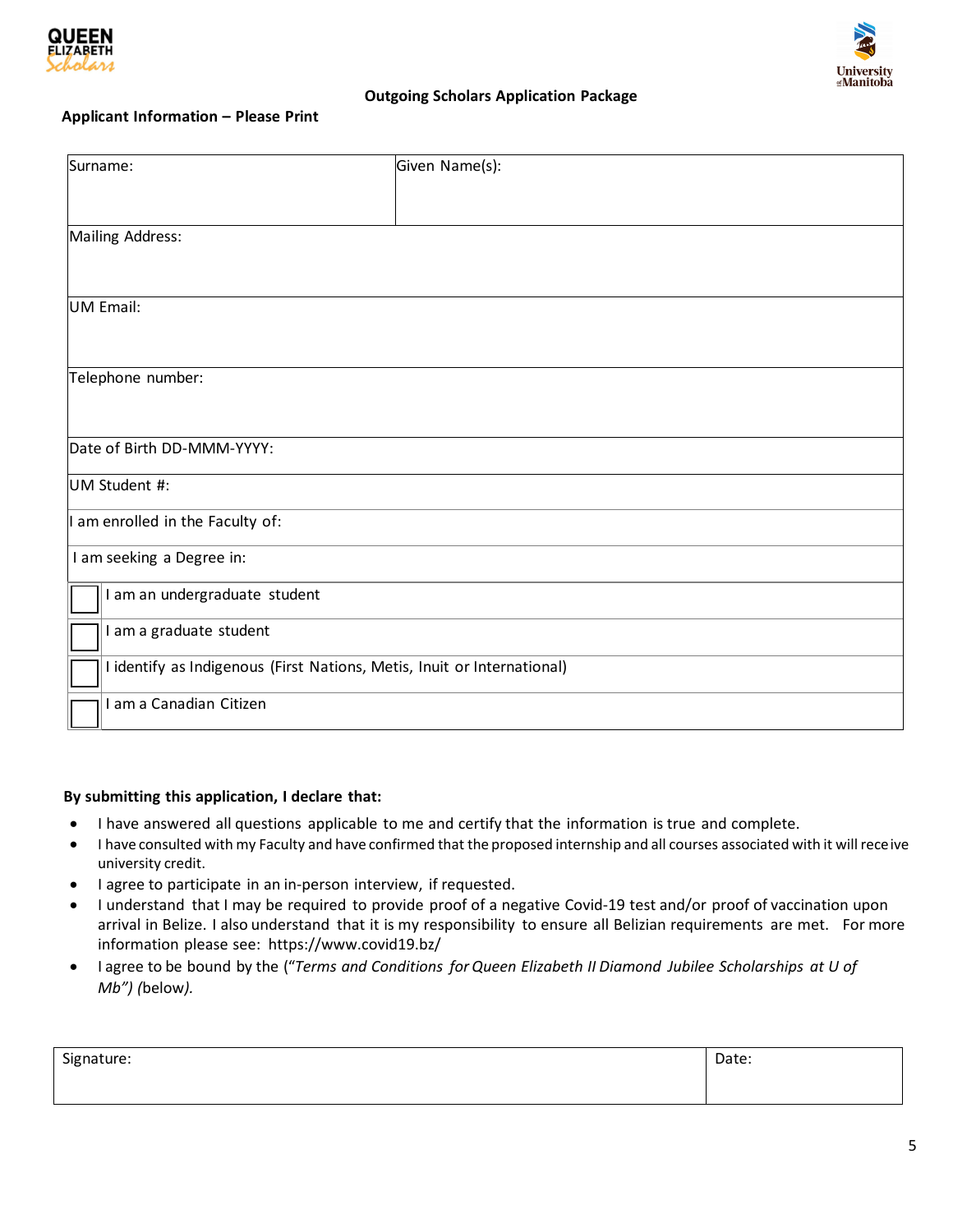

# **University**<br>@Manitoba

# **Outgoing Scholars Application Package**

#### **Statement of Intent-**

1. Please provide information about your personal interest in the QES Program and areas of focus for your internship. (300 words)

2. Discuss how this internship meets with your personal and career aspirations, as well as what you will gain by participating in this program. (200 words)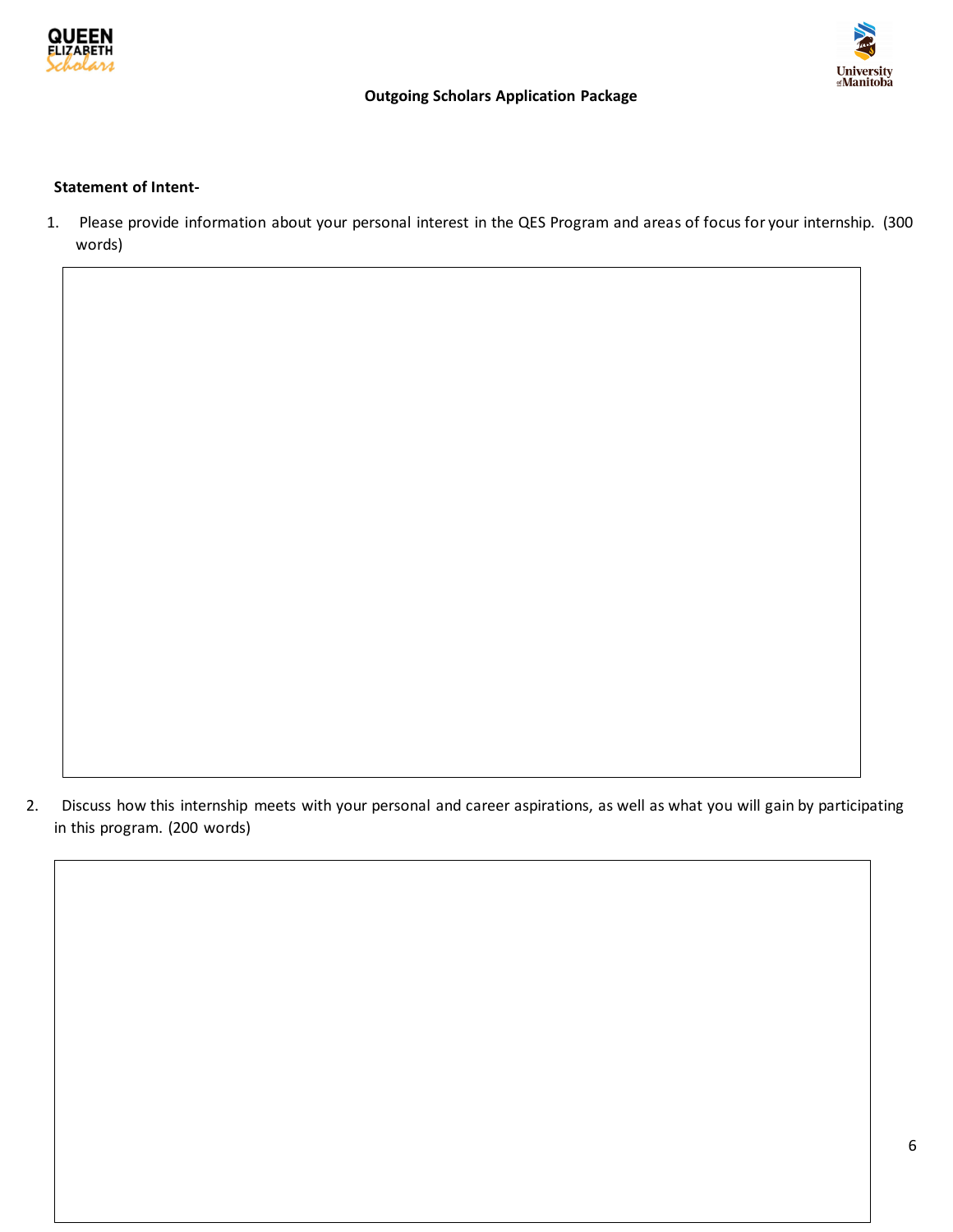



3. Discuss how you will be able to contribute to your host community. What specific skills/experience/knowledge would you like to apply to your internship. (400 words)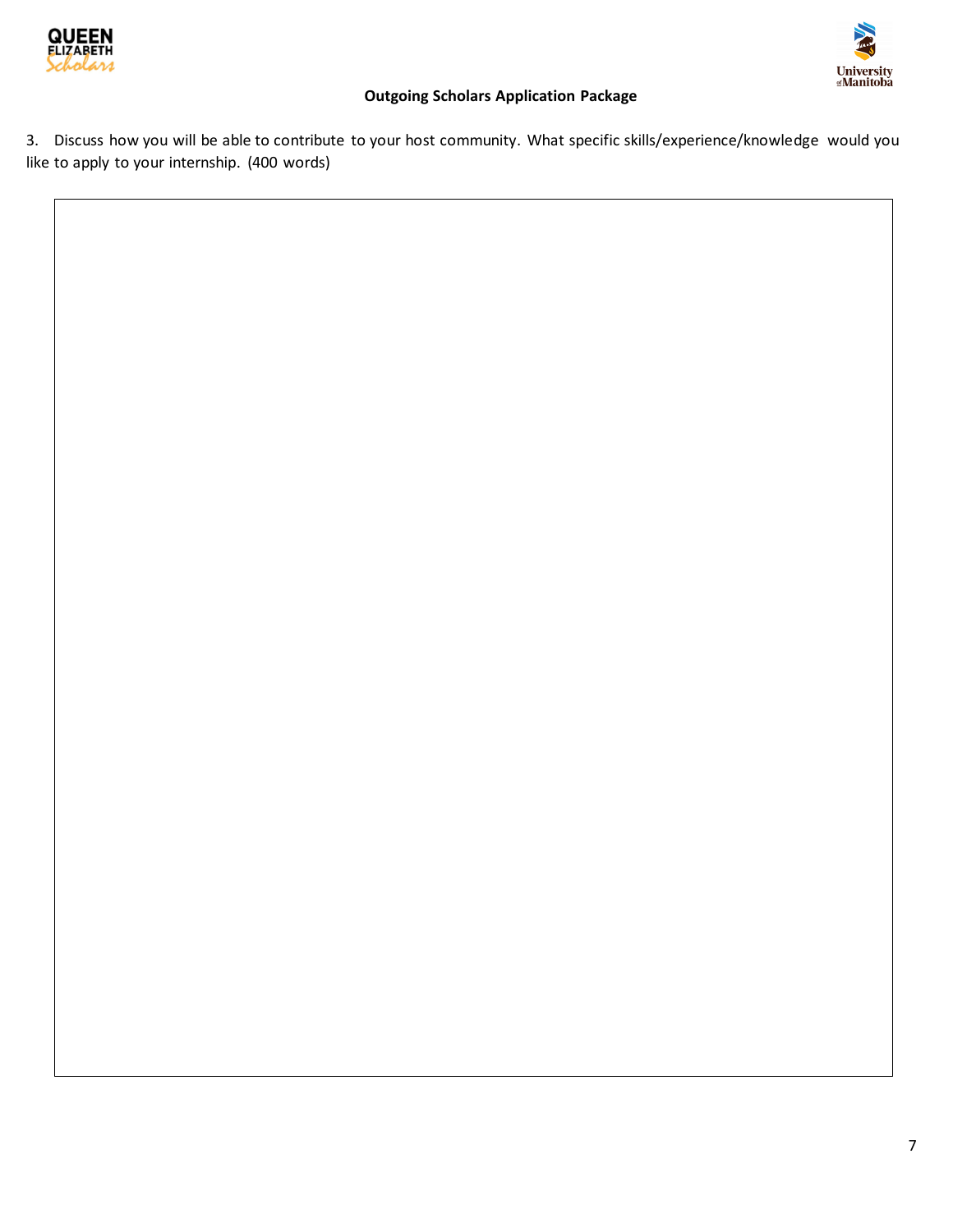



4. How do your past work, study and/or volunteer activities relate to one or more of the 4 themes: Engaging Indigenous Languages, Knowledges, Learning and the Land? (150 words)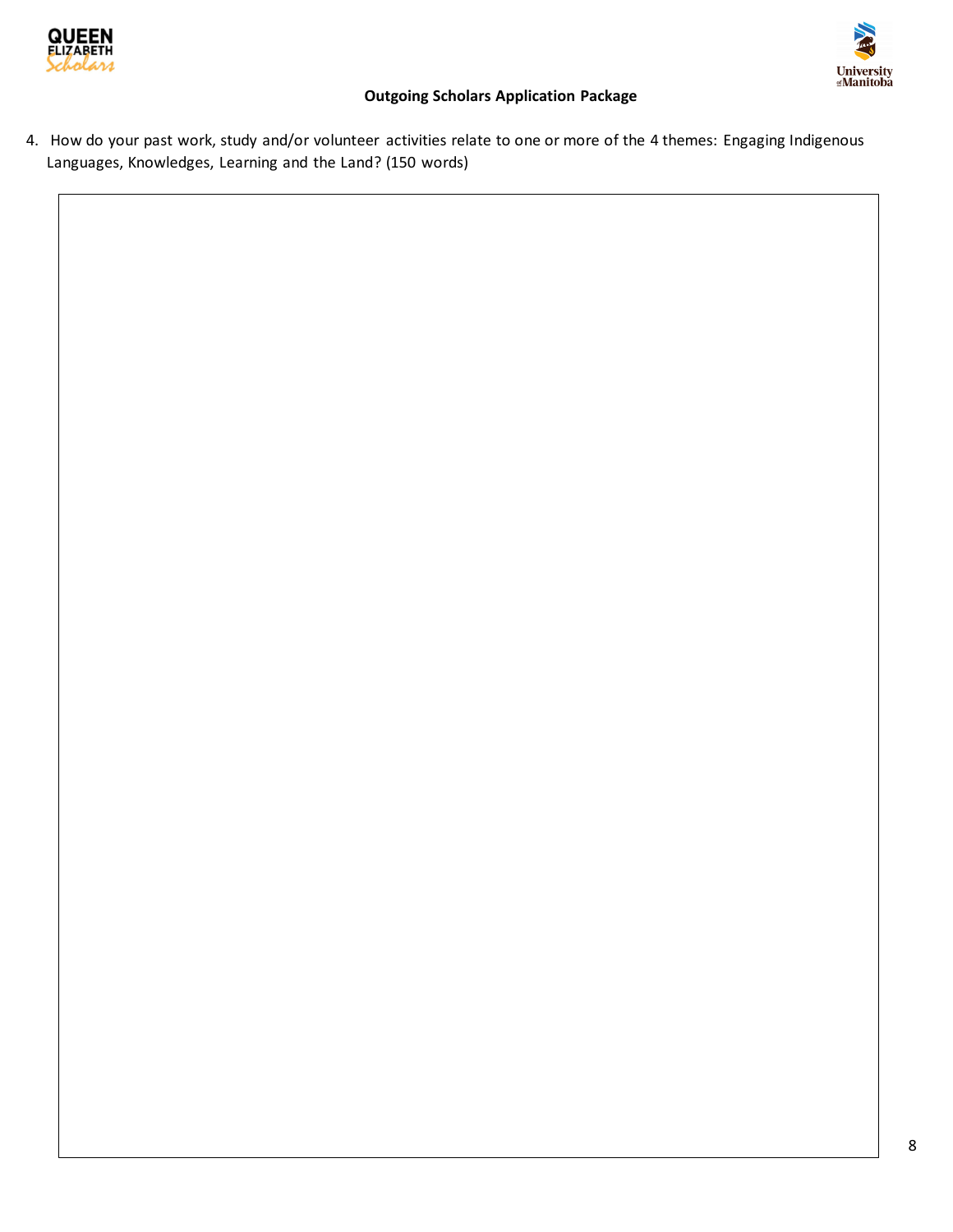



5. Please check one of the following:

I am comfortable completing my internship on my own

I wish to complete my internship with other students

# **Selection Criteria**

The four themes are: Indigenous Languages, Knowledges, Learning and the Land.

| Criteria                                                                                                                       | Weight |
|--------------------------------------------------------------------------------------------------------------------------------|--------|
| Applicant's demonstrated linkages between the applicant's academic and career goals and the 4<br>themes of the QES internship. | 30%    |
| Applicant's contributions to host community                                                                                    | 30%    |
| Applicant's demonstrated past leadership or community involvement in activities related to the 4<br>themes                     | 25%    |
| Academic Grades                                                                                                                | 15%    |
| ΤΟΤΑL                                                                                                                          | 100%   |

# **Selection**

Applicants must notify the QES II Coordinator of conditional acceptance of the award within one (1) week of notification of their scholarship offer.

Once the official Criminal Record Check (including Vulnerable Sector screening) and clearance on the Child Abuse Registry have been received, a final letter of acceptance will be sent to the scholar.

Please return completed applications to:

Rosanna Caruso, Coordinator, Queen Elizabeth II Diamond Jubilee Scholarship Program Room 237 Education Building, Faculty of Education University of Manitoba Winnipeg, Manitoba, R3N-1T1 Email: QES2Ind.education@umanitoba.ca Phone: 204-474-6638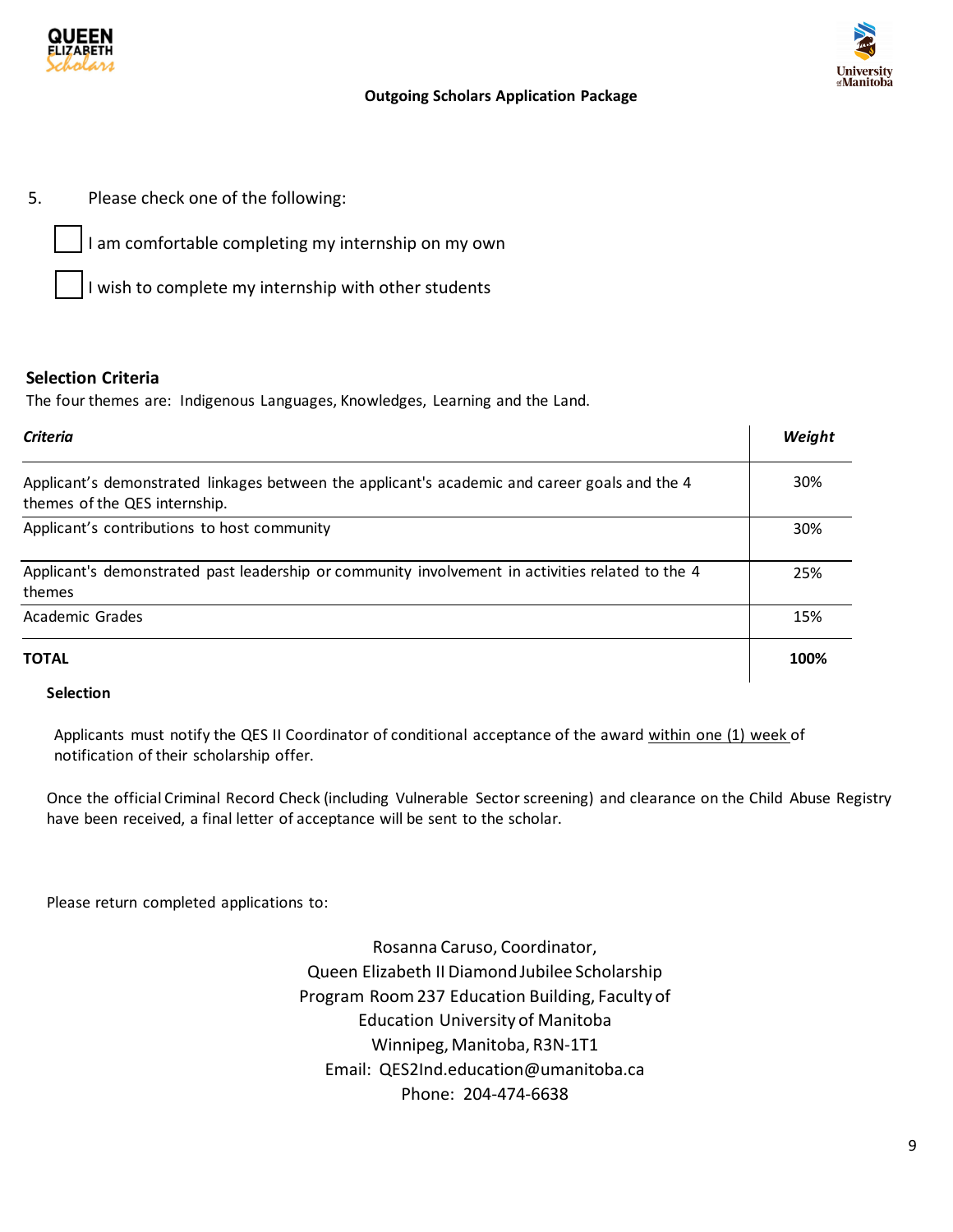



# **Terms and Conditions –Outgoing University of Manitoba Canadian Scholars**

#### *For Queen Elizabeth II Diamond Jubilee Scholarships at U of MB*

A Queen Elizabeth ll Diamond Jubilee Scholarship may be awarded to a Canadian student who is registered at the University of Manitoba in an undergraduate or graduate degree program and participates in an approved academic (for credit) international internship of a minimum of 90 days.

Distance learning/on-line programs are excluded.

# Participation in the QES II Community of Scholars

UM's QES II Scholars must commit to participation in the QES II Community of Scholars ("The Community") from the time of acceptance, throughout the internship period and following the internship. Involvement in the Community may include organizing or participating in events, volunteering, sharing research results or methodologies, supporting fellow QES II Scholars, or mentoring new Scholars as they enter the program.

The minimum mandatory commitments include:

- 1. Participation in pre-departure sessions, arrival, re-entry sessions and annual QES II Scholar orientation and welcome events. Re-entry sessions may include presentations to potential QES applicants.
- 2. Participation in regular meetings with fellow QE II Scholars and associated UM faculty.
- 3. Active participation in mandatory QES II networking events, webinars and educational events as directed by the QES Team at the University of Manitoba.
- 4. Engagement in the QES II Scholar online community.

## Personal Conduct

This is a prestigious award. Scholars act as ambassadors of the program and Canada. Therefore, a high level of professionalism, ethical behaviour and scholastic performance must be maintained.

These expectations are in addition to the policies and procedures of the University of Manitoba, including the QES II Scholars Travel Contract, UM Student Codes of Conduct, and student policies relating to your home faculty. For links to the University of Manitoba policies, see

https://umanitoba.ca/human\_rights/rwle/index.html.

For policies relating to your home faculty, please see your faculty advisor.

## Financial Contribution from the QES II Scholarship

The QES II Scholarships for *Canadian* students undertaking internships in Belize for a minimum of 90 days receive total funding in the amount of \$6,000.00 Canadian dollars. These funds are related to costs associated with the internship and may include: international airfare, ground transportation, living expenses/accommodations, visa application fees and related expenses, and other internship-related costs.

## Payment of Scholarship Funds

The funds will be paid directly to the Scholar prior to travel to Belize.

Please note that your funds will be released to you approximately three months prior to your travel period and will take three weeks to process. Please ensure you apply early to ensure you receive your funds prior to having to make payment for your flight and living arrangements.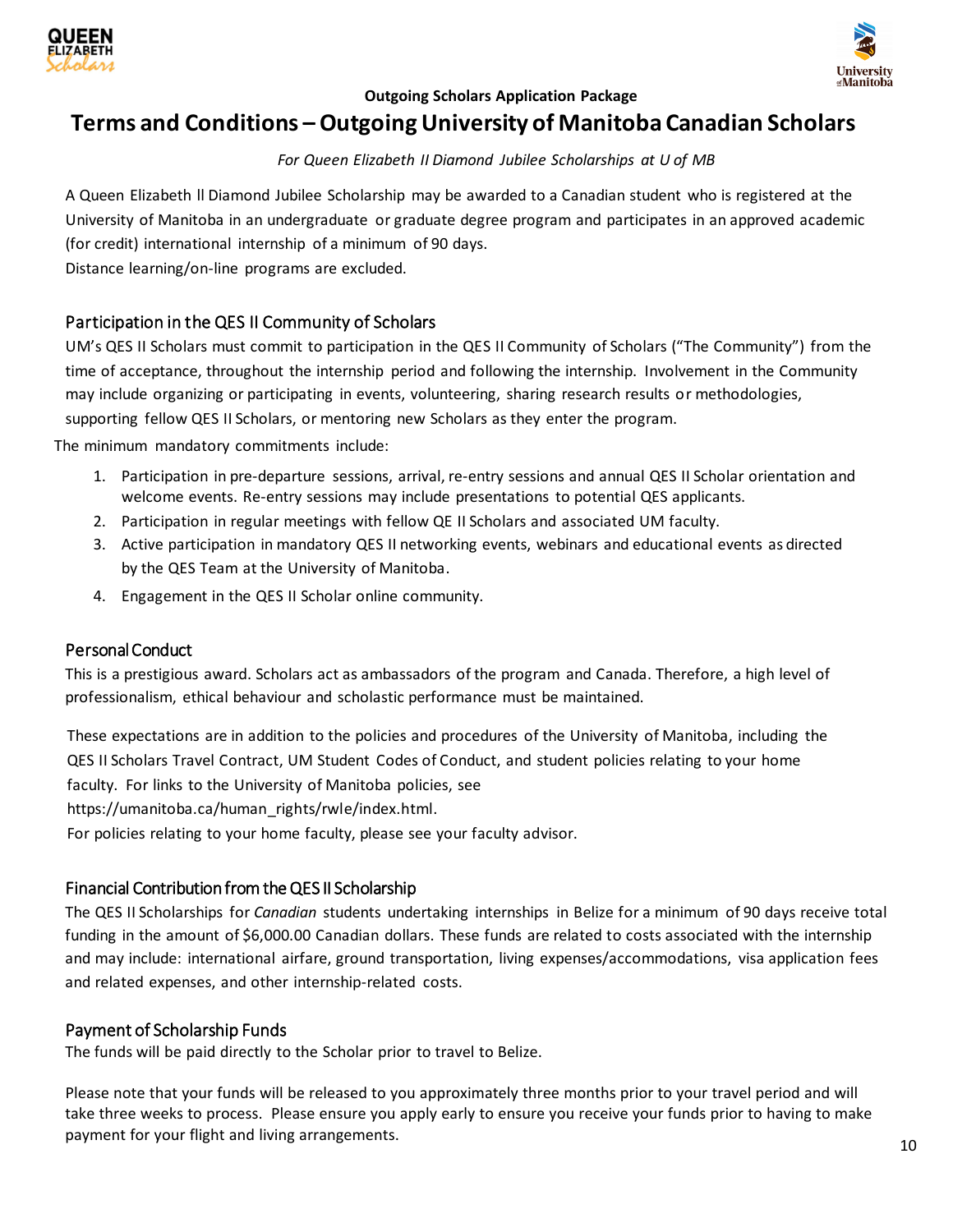



# Financial Contribution from the Scholar

Scholars are responsible for their personal expenses including:

- Cellular telephone, Internet, telephone or television services and charges
- Personal items, including clothing
- Cosmetics, medications, prescriptions, medical expenses not covered by their Travel medical insurance and Manitoba Pharmacare.
- Ground transportation costs while abroad
- Recreational or social activities
- Memberships, including associations, groups or clubs
- Vacation and additional international trips

Any costs that exceed the scholarship amount are also the responsibility of the Scholar.

# Duration of Scholarship

Scholars **must be engaged in the internship in Belize for a minimum period of 90 days**, excluding travel dates and/or in-county orientation and/or personal travel, as defined by the QES II Scholarship program.

# Deferment

Deferments of the scholarship will not be permitted, except in exceptional circumstances.

# UM Policies and Procedures

Scholars are UM students and are required to abide by all UM policies and procedures, including any specific policies at the faculty or department level related to student conduct.

# Cancellation of Scholarship

The UM reserves the right to cancel a scholarship if:

- 1. The Scholar's academic performance falls below the minimum grade point average required by your Faculty or Department to remain in clear standing.
- 2. The Scholar is placed on Academic Probation.
- 3. The Scholar does not participate in scheduled QES II Scholarship activities.
- 4. The Scholar does not register and successfully complete the required courses associated with the QES Program.
- 5. The Scholar ceases to be a UM student for any reason.
- 6. The Scholar failsto consistently attend scheduled meetings associated with the QES Team at the University of Manitoba, or CELA Belize and internship partners where scholars may be placed.
- 7. The Scholar fails to follow policies and procedures related to student conduct at the U of M and/or at the department or faculty level from which the student is registered,
- 8. The Scholar violates any of the Terms and Conditions of the Scholarship program contained herein.
- 9. The Scholar decides to voluntarily withdraw from the internship.

Cancellation of the scholarship may result in partial or full repayment of scholarship funds by the Scholar. If the scholarship is in jeopardy for any reason, scholars must inform the Coordinator immediately.